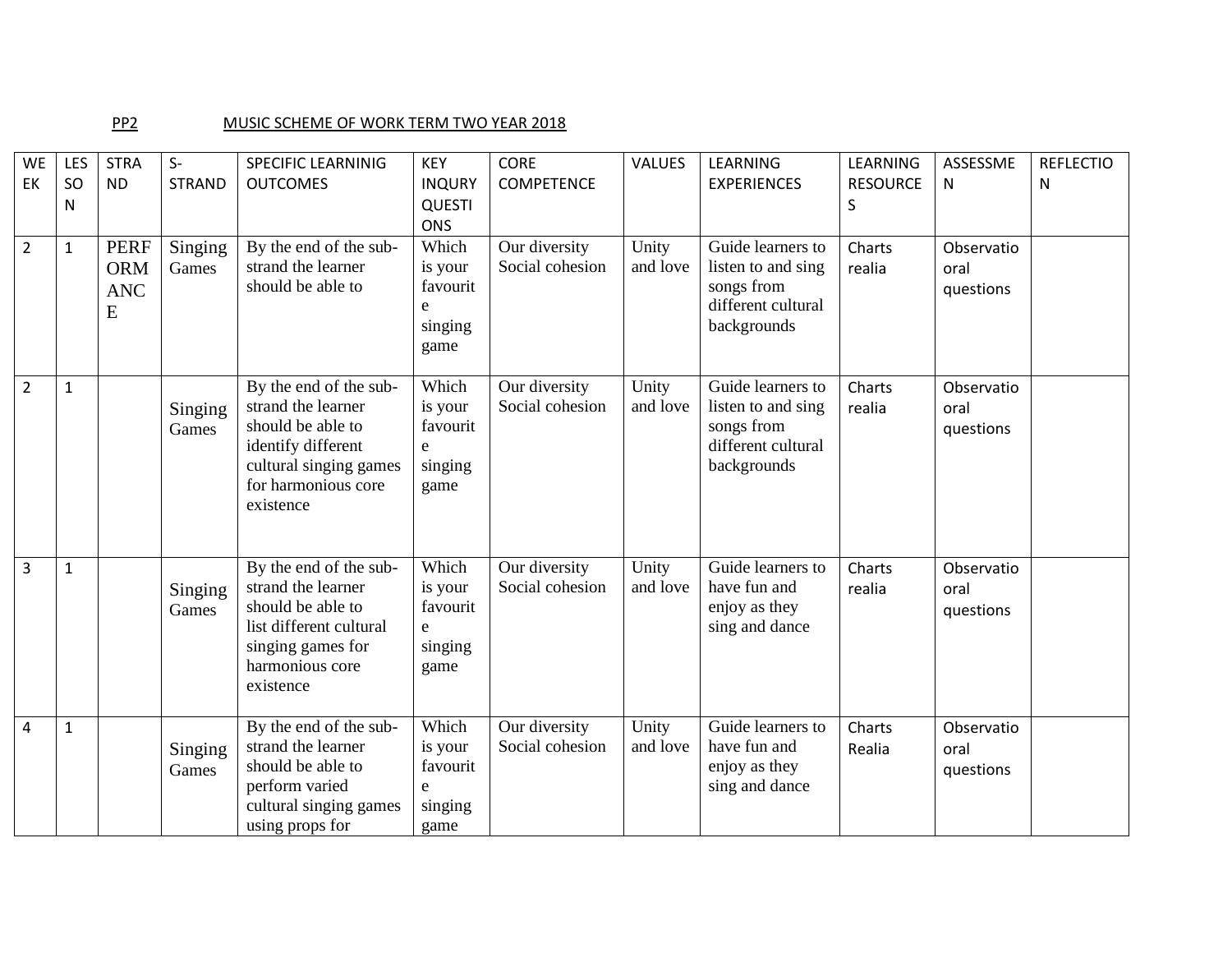|                |              |                                              | enjoyment                                                                                                                               |                                         |                                  |                   |                                                                                                    |                  |                                 |  |
|----------------|--------------|----------------------------------------------|-----------------------------------------------------------------------------------------------------------------------------------------|-----------------------------------------|----------------------------------|-------------------|----------------------------------------------------------------------------------------------------|------------------|---------------------------------|--|
|                | $\mathbf{1}$ | Singing<br>Games                             | By the end of the sub-<br>strand the learner<br>should be able to<br>express feelings<br>through singing games<br>for appreciation      | Which<br>is your<br>favourit<br>e music | Our diversity<br>Social cohesion | Unity<br>and love | Learners to be<br>encouraged to<br>sing and dance<br>cooperatively in<br>pairs and small<br>groups | Charts<br>realia | Observatio<br>oral<br>questions |  |
|                | 5            | Singing<br>Games                             | By the end of the sub-<br>strand the learner<br>should be able to<br>express feelings<br>through singing games<br>for appreciation      | Which<br>is your<br>favourit<br>e music | Our diversity<br>Social cohesion | Unity<br>and love | Learners to be<br>encouraged to<br>sing and dance<br>cooperatively in<br>pairs and small<br>groups | Charts<br>realia | Observatio<br>oral<br>questions |  |
| 6              | $\mathbf{1}$ | Play<br>simple<br>musical<br>instrum<br>ents | By the end of the sub-<br>strand the learner<br>should be able to<br>identify various music<br><b>ICT</b> device for<br>familiarization | Which<br>is your<br>favourit<br>e music | Our diversity<br>Social cohesion | Unity<br>and love | Guide learners to<br>play music using<br>ICT device e.g.<br>piano, guitar                          | Charts<br>realia | Observatio<br>oral<br>questions |  |
| $\overline{7}$ | $\mathbf 1$  | Play<br>simple<br>musical<br>instrum<br>ents | By the end of the sub-<br>strand the learner<br>should be able to<br>play simple musical<br>instruments for<br>enjoyment                | Which<br>is your<br>favourit<br>e music | Our diversity<br>Social cohesion | Unity<br>and love | Guide learners to<br>play music using<br>ICT device e.g.<br>piano, guitar                          | Charts<br>realia | Observatio<br>oral<br>questions |  |
| 8              | $\mathbf{1}$ | Play<br>simple                               | By the end of the sub-<br>strand the learner                                                                                            | Which<br>is your                        | Our diversity<br>Social cohesion | Unity<br>and love | Guide learners to                                                                                  | Charts<br>realia | Observatio<br>oral              |  |
|                |              |                                              |                                                                                                                                         |                                         |                                  |                   |                                                                                                    |                  |                                 |  |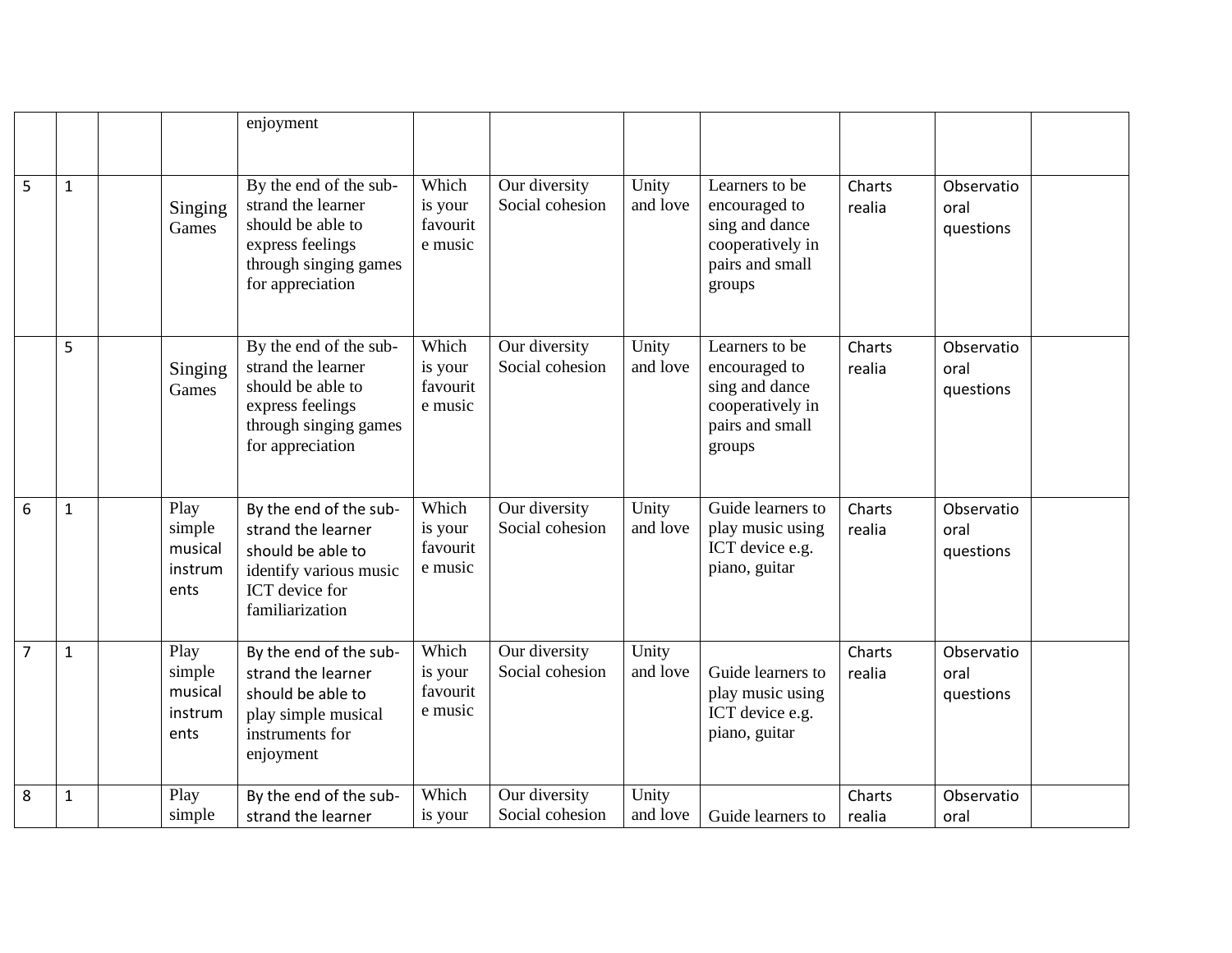| 9  | $\mathbf{1}$ | musical<br>instrum<br>ents<br>Play<br>simple<br>musical<br>instrum<br>ents | display ability to play<br>various simple musical<br>instruments including<br><b>ICT</b> device<br>should be able to<br>By the end of the sub-<br>strand the learner<br>should be able to<br>play simple<br>instruments and make | favourit<br>e music<br>Which<br>is your<br>favourit<br>e music | Our diversity<br>Social cohesion | Unity<br>and love | play music using<br>ICT device e.g.<br>piano, guitar<br>Guide learners to<br>play music using<br>ICT device e.g.<br>piano, guitar | Charts<br>realia | questions<br>Observatio<br>oral<br>questions |  |
|----|--------------|----------------------------------------------------------------------------|----------------------------------------------------------------------------------------------------------------------------------------------------------------------------------------------------------------------------------|----------------------------------------------------------------|----------------------------------|-------------------|-----------------------------------------------------------------------------------------------------------------------------------|------------------|----------------------------------------------|--|
|    |              |                                                                            | movement for talent<br>development                                                                                                                                                                                               |                                                                |                                  |                   |                                                                                                                                   |                  |                                              |  |
| 10 | $\mathbf{1}$ | Musical<br>Sounds                                                          | By the end of the sub-<br>strand the learner<br>should be able to;<br>listen to sounds from<br>the environment for<br>familiarisation                                                                                            | Which<br>sound<br>do you<br>like to<br>imitate?                | Our diversity<br>Social cohesion | Unity<br>and love | Guide learners to<br>imitate the<br>different sounds<br>within the<br>environment                                                 | Charts<br>realia | Observatio<br>oral<br>questions              |  |
| 11 | $\mathbf 1$  | Musical<br>Sounds                                                          | By the end of the sub-<br>strand the learner<br>should be able to;<br>imitate sounds made<br>from the environment<br>for vocal development                                                                                       | Which<br>sound<br>do you<br>like to<br>imitate?                | Our diversity<br>Social cohesion | Unity<br>and love | Learners could be<br>guided to record<br>sound within<br>their environment<br>and play the<br>recorded sounds<br>back             | Charts<br>realia | Observatio<br>oral<br>questions              |  |
| 12 | $\mathbf{1}$ | Musical<br>Sounds                                                          | By the end of the sub-<br>strand the learner<br>should be able to;<br>appreciate sounds<br>from the environment<br>for correct response                                                                                          | Which<br>sound<br>do you<br>like to<br>imitate?                | Our diversity<br>Social cohesion | Unity<br>and love | Learners could be<br>guided to record<br>sound within<br>their environment<br>and play the<br>recorded sounds<br>back             | Charts<br>realia | Observatio<br>oral<br>questions              |  |